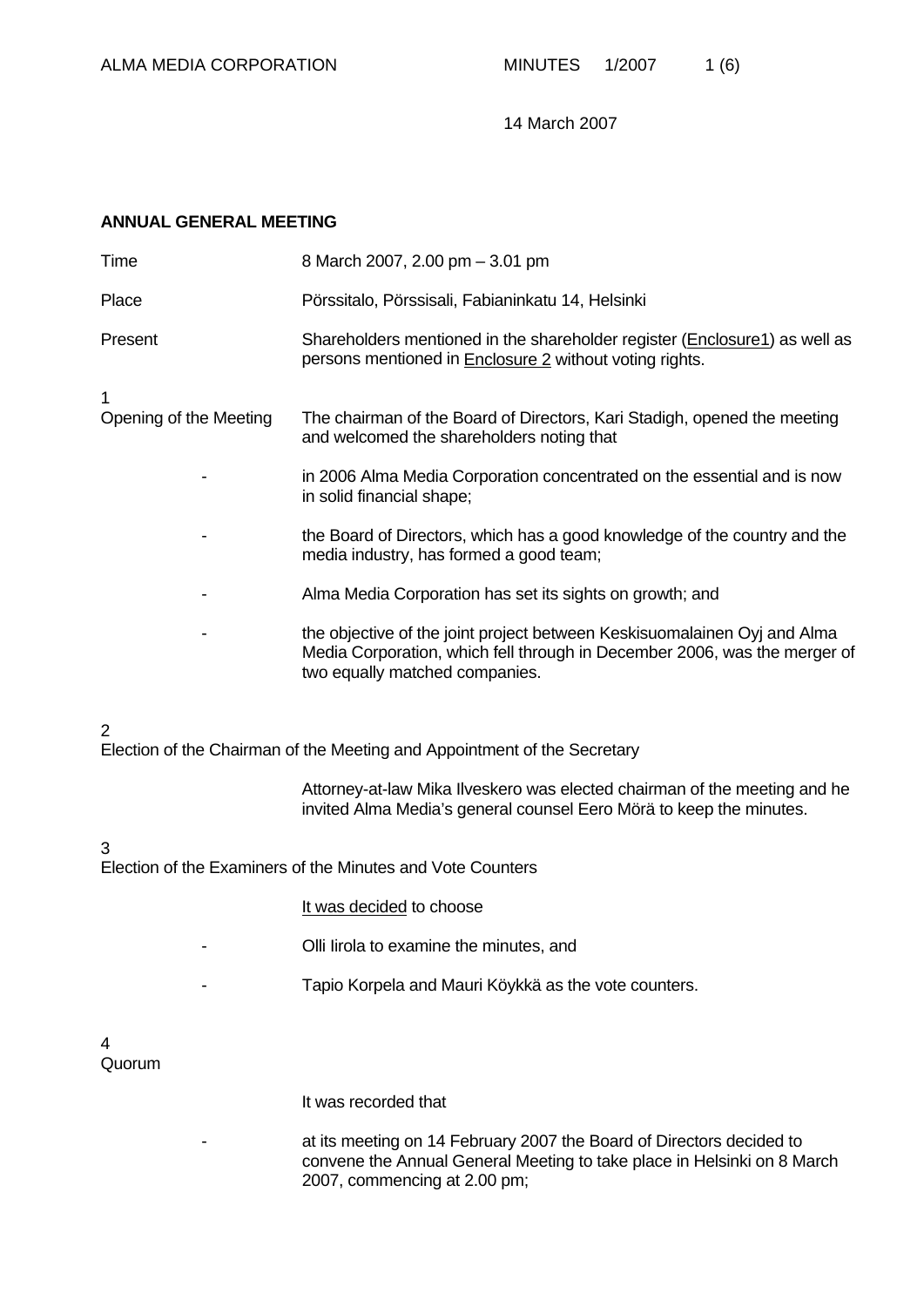the Notice of Meeting was published in the Aamulehti, Iltalehti and Kauppalehti papers on 15 February 2007, in Aamulehti on 25 February 2007, and in Iltalehti and Kauppalehti on 26 February 2007 (Enclosure 3); and

the notification period for participation at the Meeting ended at 12.00 pm on 6 March 2007.

The Meeting was noted to have been legally convened and to constitute a quorum.

5

Participants and Voting List

The list of participants at the Meeting, which showed that 124 shareholders and 51,566,512 shares and votes were represented at the Meeting, was endorsed and appended to these minutes in Enclosure 1.

6

Financial Statements and Auditors' Report

The following were noted for the record:

- 1 that the documents pertaining to the annual accounts, i.e. the report by the Board of Directors of Alma Media Corporation and the financial statements dated 31 December 2006 as well as the auditors' report dated 9 February 2007 (Enclosures 4 and 5), were, as required by Chapter 5 §21 of the Finnish Companies Act, available for inspection by the shareholders at Alma Media Corporation's head office and on Alma Media Corporation's website for one week before the Meeting, i.e. from 1 March 2007;
- 2 that Alma Media Corporation's annual report for 2006 was sent before the Meeting to all shareholders owning at least 501 of the company's shares (i.e. to roughly 2,300 of the largest shareholders) as well as to those shareholders who had requested it, and that the annual report was distributed to the shareholders at the Meeting; and
- 3 the review of the year 2006 by President and CEO Kai Telanne.

It was recorded that the financial statements and auditors' report were presented to the Meeting.

#### 7

Approval of the Income Statement and Balance Sheet

It was decided to approve Alma Media Corporation's income statement for the period 1 January – 31 December 2006 and the balance sheet at 31 December 2006 (Enclosure 4).

Measures to Which the Profit Shown in the Approved Balance Sheet Give Rise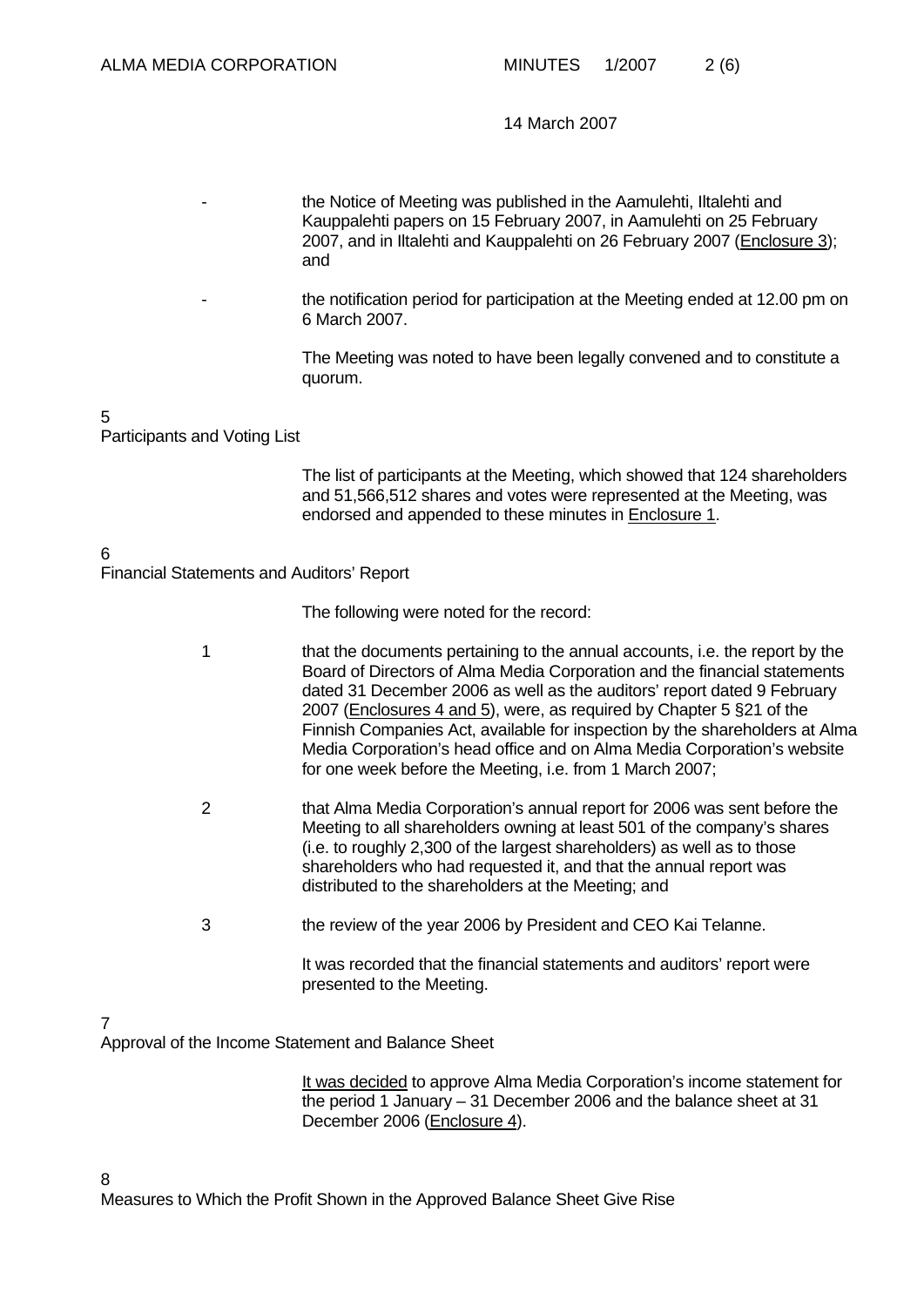It was recorded that

- 1 the distributable funds of the Group's parent company on 31 December 2006 totalled 69,461,629 euros;
- 2 there were 74,612,523 shares carrying the right to dividend; and
- 3 the Board of Directors proposed to the Meeting that a dividend of 48,498,139.95 euros (0.65 euros per share) be distributed on the financial year 2006; and
- 4 the auditors noted in their auditors' report dated 9 February 2007 that the proposal by the Board of Directors regarding the disposal of the distributable funds was in compliance with the Companies Act.

It was decided to distribute a dividend of 48,498,139.95 euros, i.e. 0.65 euros per share, on the financial year 2006, and to set the record date for dividend payment as 13 March 2007 and the dividend payment date as 20 March 2007.

# 9

Discharge from Liability

It was recorded that

- the following persons were members of the Board of Directors between 1 January and 31 December 2006: Lauri Helve, Matti Häkkinen, Matti Kavetvuo, Kari Stadigh and Harri Suutari; and between 8 March and 31 December 2006 Kai Seikku; and
- the company's President and CEO was Kai Telanne.

It was decided to discharge the members of the Board of Directors and the President and CEO from liability for the financial period 1 January – 31 December 2006.

#### 10

Fees Paid to the Board of Directors and Auditors and Compensation for Travel Expenses

It was recorded that the fees confirmed for 2006 were as follows:

1 annual fees to the members of the Board of Directors

to the chairman 30,000 euros/year,

to the deputy chairman 24,000 euros/year, and

to each ordinary member 20,000 euros/year.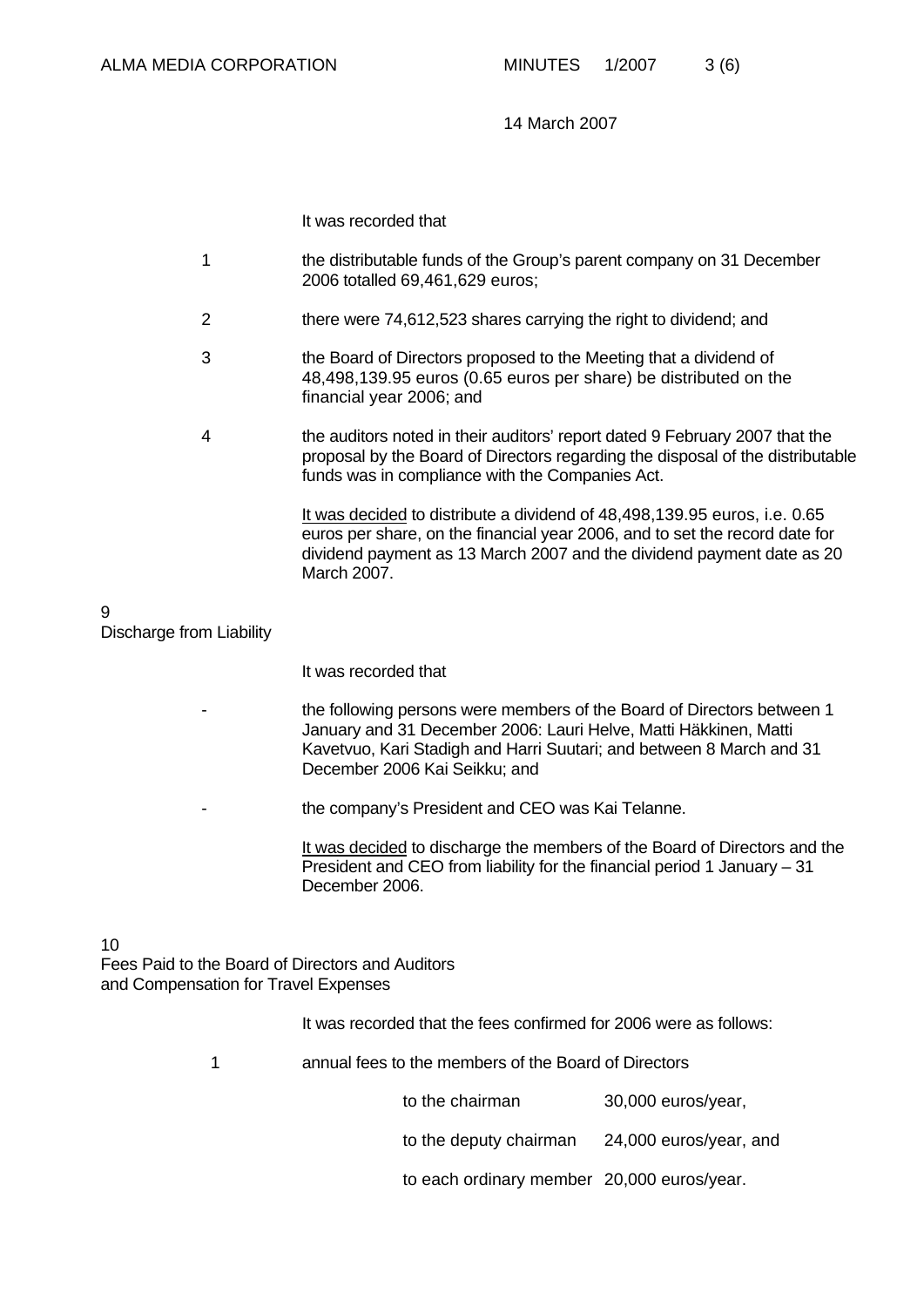travel expenses to be reimbursed as charged;

2 in addition to the annual fee, the members of the Board of Directors will be paid a fee for attending Board of Committee meetings as follows:

> to the chairman 1,000 euros/meeting<br>to the deputy chairman 700" to the deputy chairman to each ordinary member 500 "

3 the auditors' fees to be paid as charged.

#### It was decided that

- 1 the annual fees to be paid to the Board members and their travel expenses remain unchanged,
- 2 the auditors' fees be paid as charged; and
- 3 the annual fees to the Board members be paid in the following manner: a number of Alma Media Corporation shares will be obtained on their behalf, the value of which represents roughly 40 % of the amount of annual fee, the remainder to be paid in cash for the purposes of withholding tax, and that the shares so obtained may not be disposed of until membership of the Board of Directors has ceased.

Should it not be possible to obtain the shares owing, for example, to insider projects in progress, the annual fee will be paid in cash by the end of 2007.

#### 11

Number of Members on the Board of Directors and the Auditors

It was recorded that

- 1 in accordance with §6 of the Articles of Association the Board of Directors shall have at least three (3) and at most nine (9) members;
- 2 in accordance with §9 of the Articles of Association at least one (1) auditor and at least one (1) deputy auditor shall be appointed to audit the accounts and administration of the company. A firm of authorized public accountants may also be appointed as the auditors. If the appointed firm of authorized public accountants is also approved by the Central Chamber of Commerce, no deputy auditor need be appointed;
- 3 Alma Media Corporation shareholders holding more than 40 % of the company's votes have proposed that the number of members of the Board of Directors be increased from the current number of six (6) to seven (7);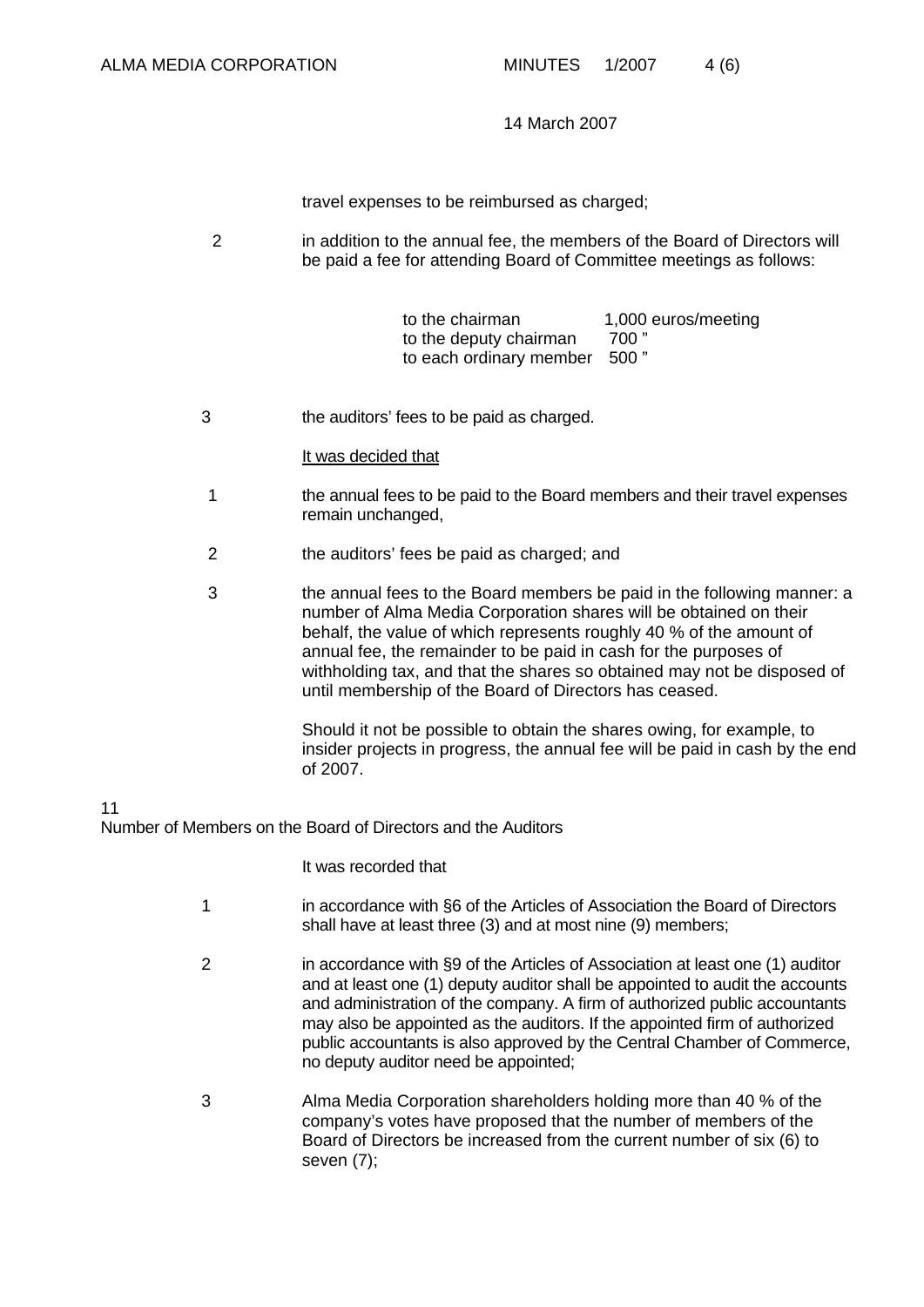| 4 | Alma Media Corporation's Board of Directors recommends the<br>appointment of one firm of authorized public accountants approved by<br>the Central Chamber of Commerce as the company's auditors for the<br>financial year 2007. |
|---|---------------------------------------------------------------------------------------------------------------------------------------------------------------------------------------------------------------------------------|
|   | It was decided that                                                                                                                                                                                                             |
| 1 | the Board of Directors shall have seven (7) members; and                                                                                                                                                                        |
| 2 | one (1) firm of authorized public accountants approved by the Central<br>Chamber of Commerce be appointed as the company's auditors.                                                                                            |

# 12

### Election of the Board of Directors

It was recorded that

- 1 in accordance with §6 of the Articles of Association the term of office of the Board of Directors shall be one (1) year and end at the close of the Annual General Meeting following their election; and
- 2 shareholders representing over 40 % of all the votes carried by the company's shares proposed that the following persons be elected to the Board of Directors until the close of the Annual General Meeting following their election: current members Lauri Helve, Matti Häkkinen, Matti Kavetvuo, Kai Seikku, Kari Stadigh and Harri Suutari; and a new member Ahti Vilppula.

It was decided to appoint Lauri Helve, Matti Häkkinen, Matti Kavetvuo, Kai Seikku, Kari Stadigh, Hannu Suutari and Ahti Vilppula to the Board of Directors for a term of office ending at the close of the Annual General Meeting following their election, i.e. at the close of the Annual General Meeting in 2008.

#### 13

Election of the Auditors and their Deputies

It was recorded that, based on offers requested by the Board of Directors, the Board recommended that the firm of authorized public accountants Ernst & Young Oy be appointed as the company's auditors for the financial year 2007.

It was decided to appoint the firm of authorized public accountants Ernst & Young Oy as the company's auditors for the financial year 2007, their term of office expiring at the close of the following Annual General Meeting.